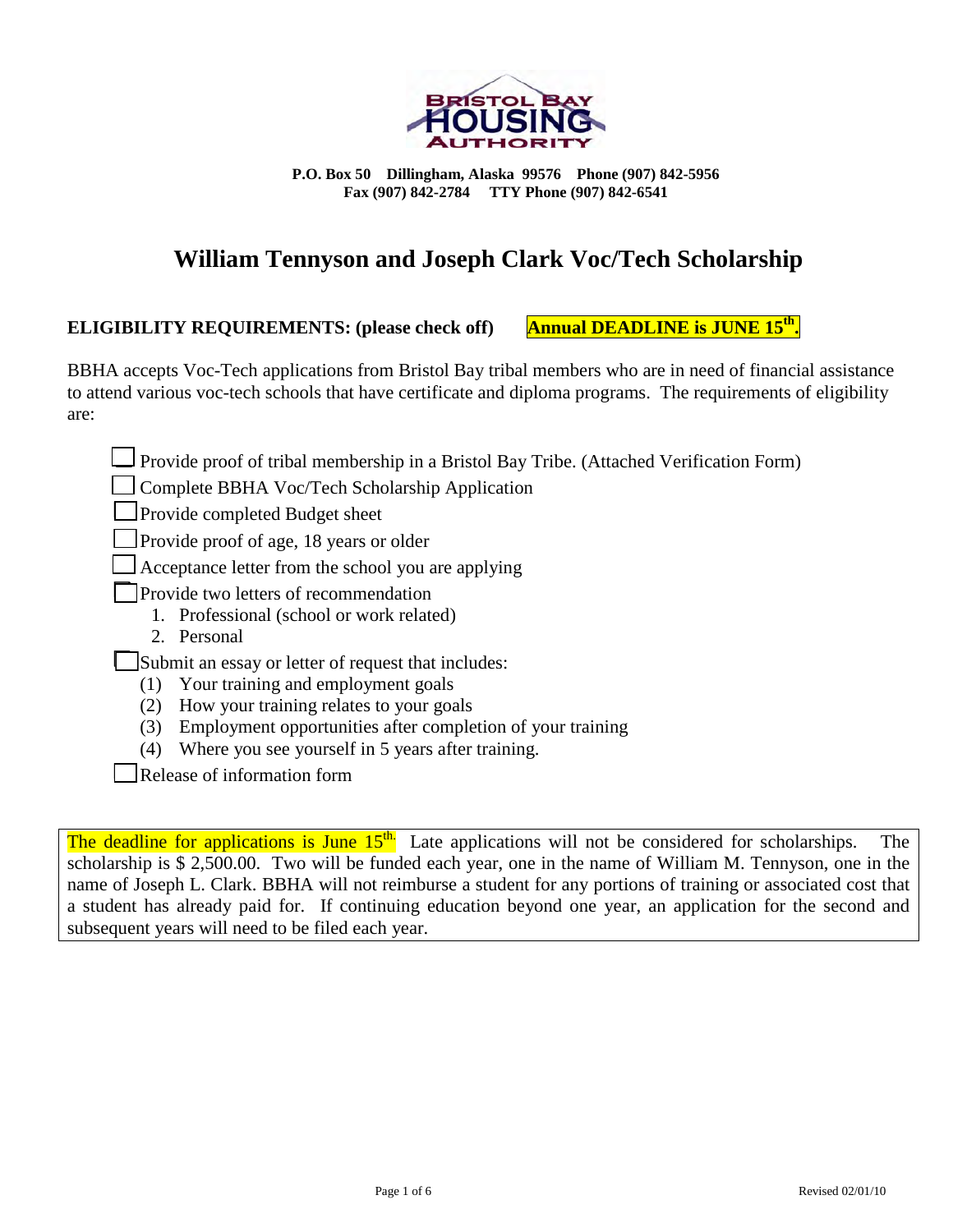**Please Print**

| Are you a U.S. citizen?____Yes ____No If No, Work Permit Number? ________________    |
|--------------------------------------------------------------------------------------|
|                                                                                      |
|                                                                                      |
|                                                                                      |
|                                                                                      |
|                                                                                      |
|                                                                                      |
|                                                                                      |
|                                                                                      |
|                                                                                      |
|                                                                                      |
|                                                                                      |
|                                                                                      |
|                                                                                      |
|                                                                                      |
|                                                                                      |
| 6. Have you previously received Employment/Training services from BBHA? ___ Yes __No |
|                                                                                      |
|                                                                                      |
|                                                                                      |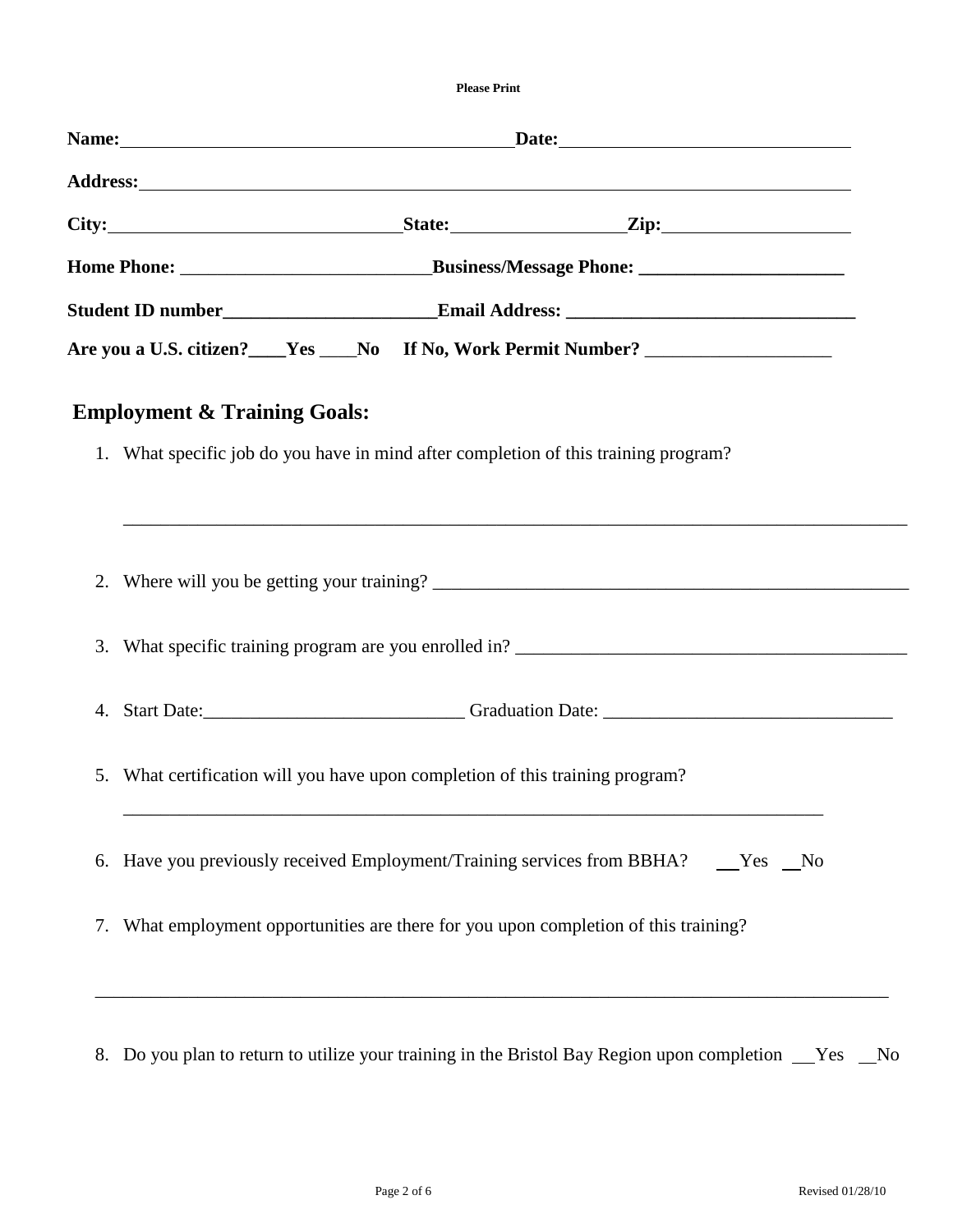# **Education History**

| Name:                                                                                                             | Location: (city/state) | Major course or Subject: | Dates Attended: | Graduated<br>Date: |
|-------------------------------------------------------------------------------------------------------------------|------------------------|--------------------------|-----------------|--------------------|
| High School:                                                                                                      |                        |                          | From:<br>To:    |                    |
|                                                                                                                   |                        |                          |                 |                    |
| Technical/Trade:                                                                                                  |                        |                          | From:<br>To:    |                    |
| College: (list all attended)                                                                                      |                        |                          |                 |                    |
|                                                                                                                   |                        |                          |                 |                    |
| Other Training/Education:                                                                                         |                        |                          |                 |                    |
| a. If you began, but did not complete a vocational / technical training program please explain WHY? (Be Specific) |                        |                          |                 |                    |

## **Employment History**

| Last or Present Employer |                        | <b>Nature of Business</b> | Job Title:                              |
|--------------------------|------------------------|---------------------------|-----------------------------------------|
| Address:                 |                        | <b>Phone Number</b>       | Brief Description of Job Duties:        |
| City                     | <b>State</b>           | Zip Code                  |                                         |
| Supervisor's Name        |                        | <b>Phone Number</b>       |                                         |
| <b>Base Salary:</b>      | Dates Worked:<br>From  | To                        | Reason for Leaving:                     |
| Employer                 |                        | <b>Nature of Business</b> | Job Title:                              |
| Address:                 |                        | <b>Phone Number</b>       | <b>Brief Description of Job Duties:</b> |
| City                     | <b>State</b>           | Zip Code                  |                                         |
| Supervisor's Name        |                        | <b>Phone Number</b>       |                                         |
| <b>Base Salary:</b>      | Dates Worked:<br>From  | To                        | Reason for Leaving:                     |
| Employer                 |                        | <b>Nature of Business</b> | Job Title:                              |
| Address:                 |                        | <b>Phone Number</b>       | <b>Brief Description of Job Duties:</b> |
| City                     | <b>State</b>           | Zip Code                  |                                         |
| Supervisor's Name        |                        | <b>Phone Number</b>       |                                         |
| <b>Base Salary:</b>      | Dates Worked:<br>From: | To:                       | Reason for Leaving:                     |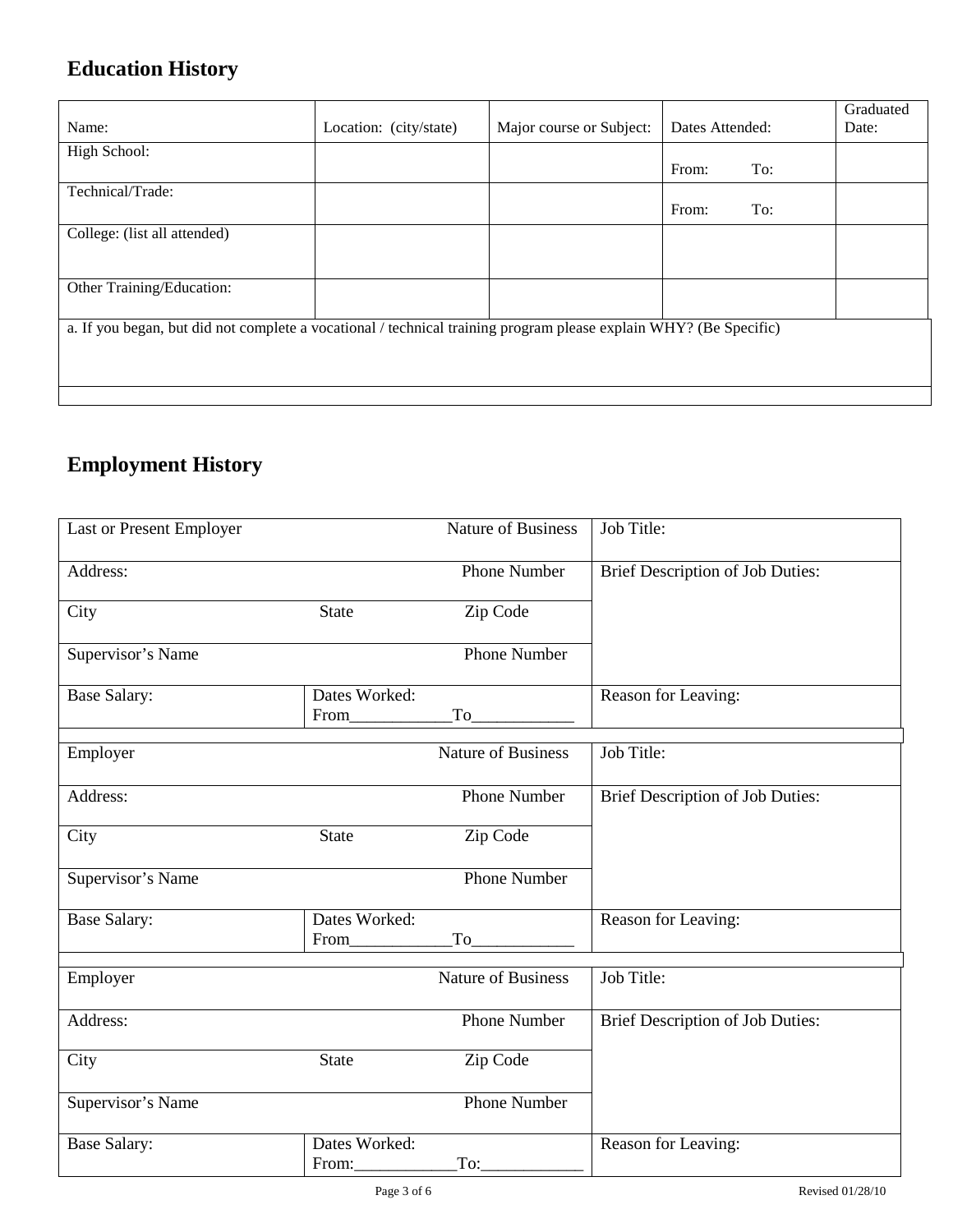### **Budget Information:**

Please include your training budget for the program you have applied for. Include only the budget Information that is appropriate.

| <b>Description</b> | <b>Amount</b>                 | <b>Description</b>                  | <b>Amount</b>               |
|--------------------|-------------------------------|-------------------------------------|-----------------------------|
| Tuition            | $\frac{\text{S}}{\text{S}}$   | <b>Savings</b>                      | $\frac{\text{S}}{\text{S}}$ |
| <b>Books</b>       | \$                            | <b>BBNA</b>                         | \$                          |
| Airfare            | $\mathbb{S}$                  | <b>BBNC</b>                         | $\frac{\text{S}}{\text{S}}$ |
| Room               | $\frac{\text{S}}{\text{S}}$   | <b>BBEDC</b>                        | $\frac{\text{S}}{\text{S}}$ |
| Board              | $\mathcal{S}$                 | Permanent Fund Dividend             | $\frac{\text{S}}{\text{S}}$ |
| Transportation     | $\frac{\text{S}}{\text{S}}$   | State (WIA)                         | $\frac{\text{S}}{\text{S}}$ |
| Lab and other Fees | $\sim$                        | <b>Student Loan</b>                 | $\mathbb{S}$                |
| Miscellaneous      | $\frac{\text{S}}{\text{S}}$   |                                     |                             |
| <b>TOTAL</b>       |                               | <b>TOTAL</b>                        | $\boldsymbol{s}$            |
|                    | AMOUNT REQUESTED FROM BBHA \$ | ( <i>No more than \$ 2,500.00</i> ) |                             |

#### REMEMBER TO INCLUDE ONE PAGE ESSAY AS NOTED ON THE FIRST PAGE OF THE APPLICATION.

**Applicant Signature Date** 

 $\overline{a}$ 

**By signing this application I warrant that all information submitted is true and accurate to the best of my knowledge. Any falsification or misrepresentation of the information submitted will result in the termination of benefits and the applicant may be required to pay back any funds that were provided by BBHA as a result of the information provided.** 

*NOTE: All information submitted in and with this application is confidential and will only be used as a tool for consideration of applicants request for funding by BBHA.* 

### **Actual Costs: Student/Funding Agency Contributions**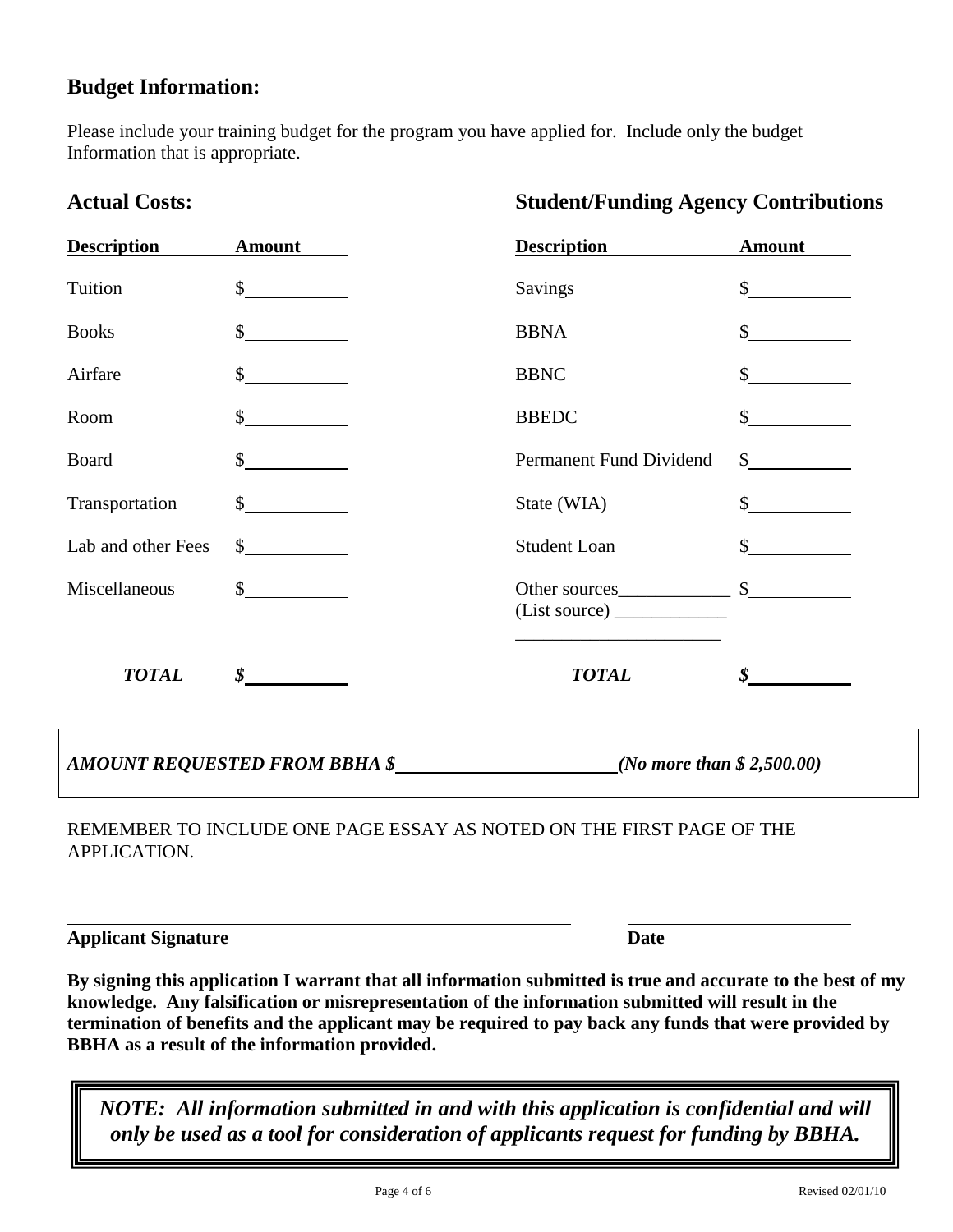### **BBHA Affidavit of Bristol Bay Tribal Membership**

| Name:           |                | Date:       |                                      |      |  |
|-----------------|----------------|-------------|--------------------------------------|------|--|
|                 | (Please print) |             |                                      |      |  |
| <b>Address:</b> |                |             | City/State:                          | Zip: |  |
| <b>Phone:</b>   |                | <b>Fax:</b> | <b>Name of Tribe where Enrolled:</b> |      |  |

The Bristol Bay Housing Authority requires that anyone seeking services from BBHA is a tribal member of one of the Villages in Bristol Bay.

In order to verify your tribal membership in a Bristol Bay Tribe, and your current address, you **must** provide certification below from your Bristol Bay Tribe.

• A Bristol Bay Tribe is defined as a tribe which is recognized by the U.S. Department of the Interior.

By signing this affidavit, I warrant that I am a tribal member of the Bristol Bay Tribe identified and that the information submitted is true and accurate to the best of my knowledge. I acknowledge that any falsification or misrepresentation of the information submitted will result in the termination of benefits and I may be required to pay back any funds that were provided by BBHA as a result of the information provided.

**SIGNATURE: DATE:**

-----------------------------------------------------------------------------------------------------------------------------------------------------------

**This form must signed by an authorized representative of the village tribal council:**

| (Name)<br>(Date of Enrollment)                                                                                                                                                                                                 | is a tribal member of ___________________________.       |
|--------------------------------------------------------------------------------------------------------------------------------------------------------------------------------------------------------------------------------|----------------------------------------------------------|
| Signed by: 1000 million and the state of the state of the state of the state of the state of the state of the state of the state of the state of the state of the state of the state of the state of the state of the state of | Date: $\frac{1}{\sqrt{1-\frac{1}{2}} \cdot \frac{1}{2}}$ |
| Tribe:                                                                                                                                                                                                                         | Phone:                                                   |

*Thank you for your assistance. If you have questions, please call BBHA at 842-5956 or 1-888-484-8233.*

| <b>BBHA USE ONLY BELOW THIS LINE:</b> |       |  |  |
|---------------------------------------|-------|--|--|
|                                       |       |  |  |
| Tribal Verification:                  | Date: |  |  |
| <b>BBHA</b> Employee:                 |       |  |  |